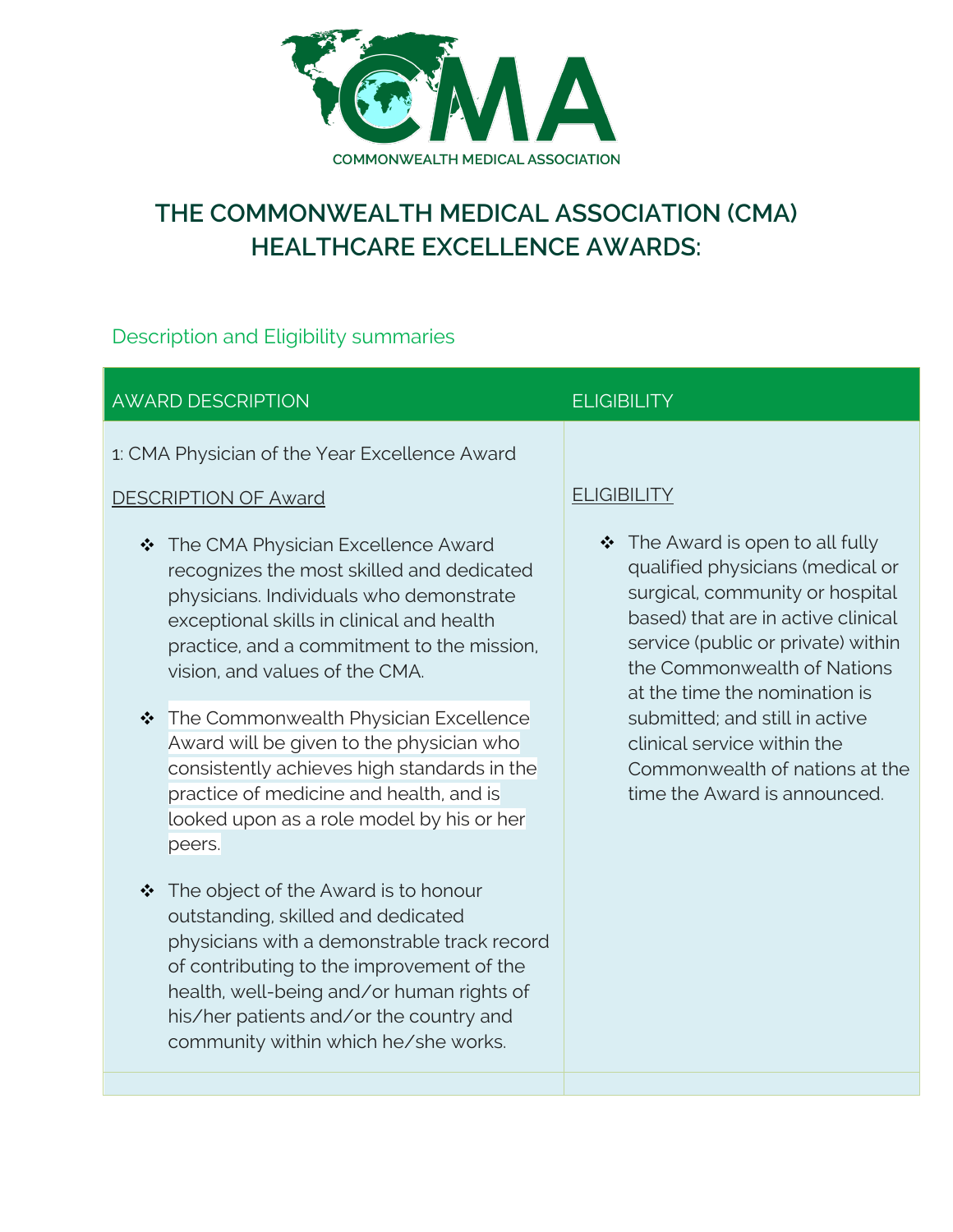

### 2: CMA Healthcare Innovator of the Year

Excellence Award

## DESCRIPTION OF AWARD

| ❖ The CMA Medical/Health Innovator<br>Excellence Award is intended to honour the<br>healthcare professional or team within the<br>commonwealth who demonstrates a<br>visionary approach to problem solving and<br>performance improvement.<br>The object of the Award is to recognize<br>$\bullet^{\bullet}_{\bullet} \bullet$<br>original, creative and innovative approaches<br>that demonstrably improve the health, well-<br>being and/or human rights of patients,<br>and/or countries and communities within<br>the commonwealth of nations. | <b>ELIGIBILITY</b><br>❖ The Award is open to all<br>healthcare professionals, teams<br>and institutions that are in active<br>service (public or private) within<br>the Commonwealth of Nations<br>at the time the nomination is<br>submitted; and still in active<br>service within the<br>Commonwealth of nations at the<br>time the award is announced. |
|----------------------------------------------------------------------------------------------------------------------------------------------------------------------------------------------------------------------------------------------------------------------------------------------------------------------------------------------------------------------------------------------------------------------------------------------------------------------------------------------------------------------------------------------------|------------------------------------------------------------------------------------------------------------------------------------------------------------------------------------------------------------------------------------------------------------------------------------------------------------------------------------------------------------|
| 3: CMA Young Physician of the Year Excellence                                                                                                                                                                                                                                                                                                                                                                                                                                                                                                      | <b>ELIGIBILITY</b>                                                                                                                                                                                                                                                                                                                                         |
| Award<br><b>DESCRIPTION OF AWARD</b><br>This Award aims to recognize a physician in<br>$\frac{1}{2}$<br>training that is an exceptional medical<br>professional at his / her level of career<br>progression. Furthermore, that they are<br>committed to improving the quality of care<br>provided to their patients or wider<br>community.                                                                                                                                                                                                         | $\div$ The Award is open to all trainee<br>physicians (medical or surgical,<br>community or hospital based)<br>that are in active clinical service<br>(public or private) as a trainee<br>physician within the<br>Commonwealth of Nations at<br>the time the nomination is<br>submitted; and still in active<br>clinical service as a trainee              |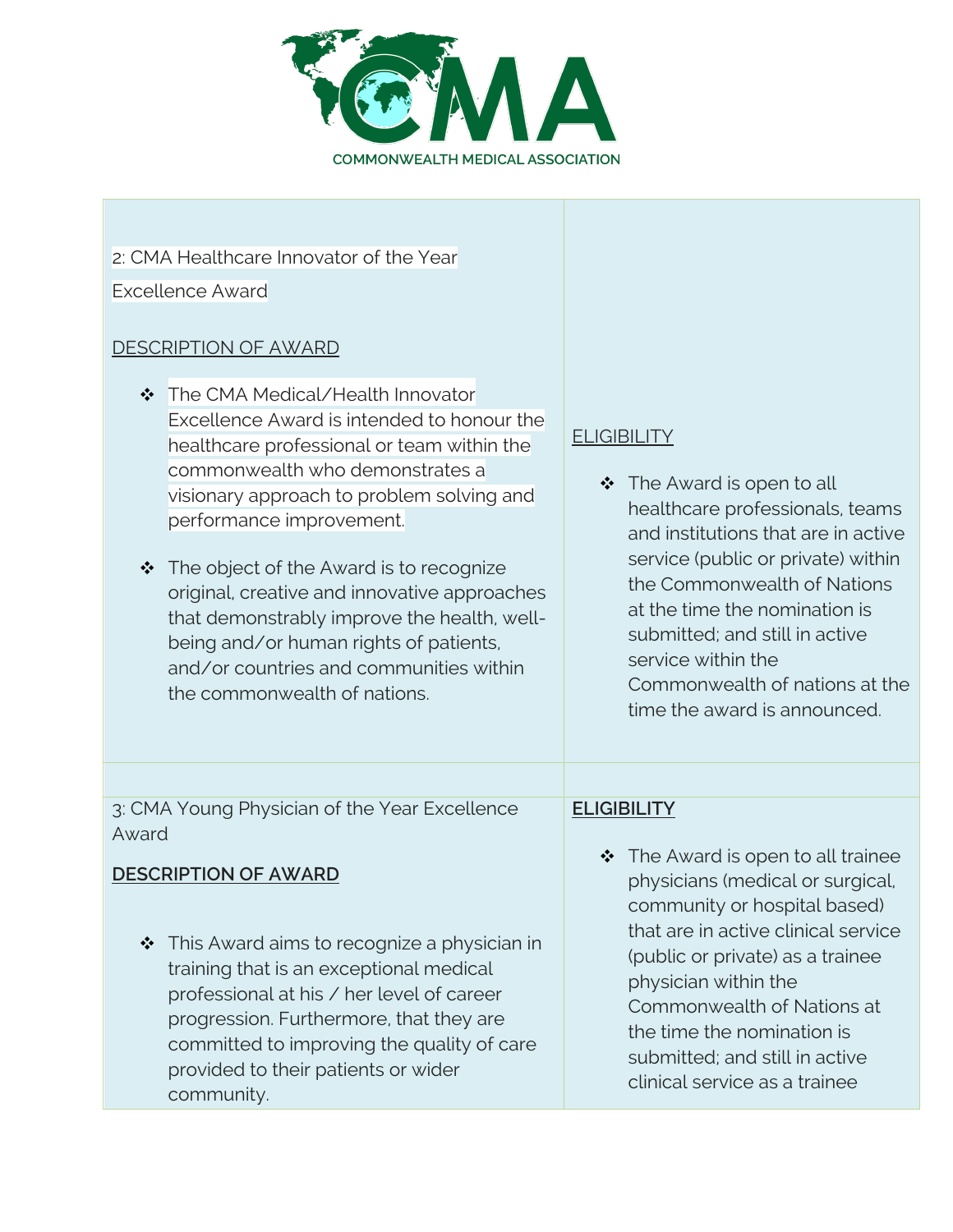

| The trainee; acts as a true advocate for the<br>patients they care for, has superb<br>communication skills, is willing to go the<br>extra mile and demonstrates exceptional<br>work ethic without seeking reward, and has<br>demonstrated commitment to quality<br>improvement. This doctor quietly provides<br>both excellent patient care and support to<br>his / her colleagues.<br>The object of the Award is to honour<br>❖<br>outstanding, skilled and dedicated<br>physicians in training with a demonstrable<br>track record of contributing to the<br>improvement of the health, well-being<br>and/or human rights of his/her patients,<br>and/or the country and community within<br>which he/she works. | physician within the<br>Commonwealth of nations at the<br>time the award is announced.                             |
|--------------------------------------------------------------------------------------------------------------------------------------------------------------------------------------------------------------------------------------------------------------------------------------------------------------------------------------------------------------------------------------------------------------------------------------------------------------------------------------------------------------------------------------------------------------------------------------------------------------------------------------------------------------------------------------------------------------------|--------------------------------------------------------------------------------------------------------------------|
| 4: CMA Medical / Health Researcher of the Year<br><b>Excellence Award</b>                                                                                                                                                                                                                                                                                                                                                                                                                                                                                                                                                                                                                                          |                                                                                                                    |
| <u>DESCRIPTION OF AWARD</u>                                                                                                                                                                                                                                                                                                                                                                                                                                                                                                                                                                                                                                                                                        | <b>ELIGIBILITY</b>                                                                                                 |
| The object of the Award is to recognize<br>❖<br>contributions to and encourage research<br>made by health researchers in the<br>Commonwealth.                                                                                                                                                                                                                                                                                                                                                                                                                                                                                                                                                                      | $\div$ The Award is open to all medical<br>or health researchers working<br>within the Commonwealth of<br>Nations. |
| ❖ It is also to honour outstanding research<br>conducted by a medical or health                                                                                                                                                                                                                                                                                                                                                                                                                                                                                                                                                                                                                                    | ❖ Applicants are required to be<br>either the first or second author                                               |

of the submitted research.

researcher working within the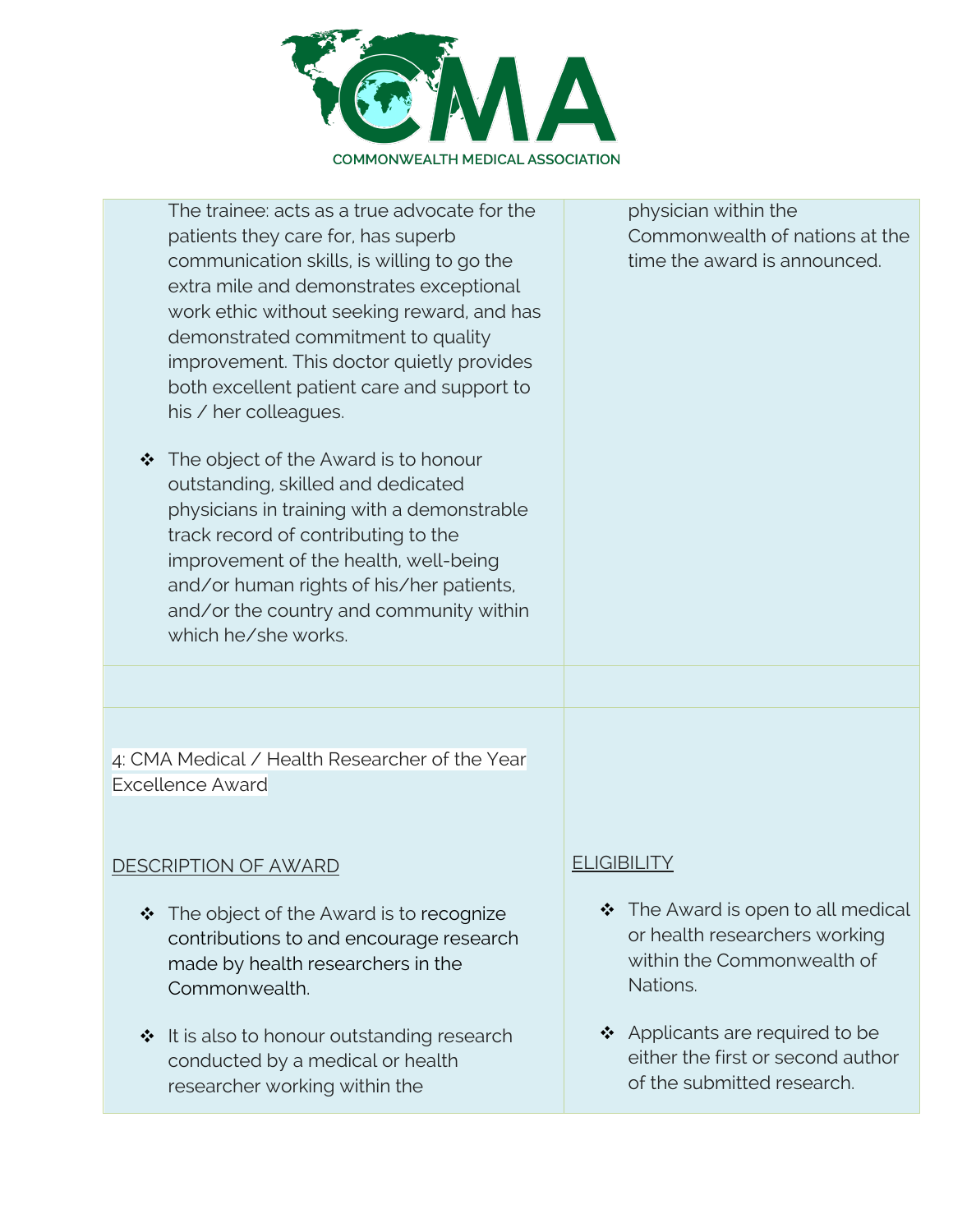

| Commonwealth of Nations.                                                                                                                                                                                                                                                                                                                                                                                                                                                                                                                     | $\div$ There can only be one<br>submission per applicant.<br>$\div$ Submissions must be a<br>completed original piece of<br>research.                                                     |
|----------------------------------------------------------------------------------------------------------------------------------------------------------------------------------------------------------------------------------------------------------------------------------------------------------------------------------------------------------------------------------------------------------------------------------------------------------------------------------------------------------------------------------------------|-------------------------------------------------------------------------------------------------------------------------------------------------------------------------------------------|
|                                                                                                                                                                                                                                                                                                                                                                                                                                                                                                                                              |                                                                                                                                                                                           |
| 5: CMA President's Excellence Award<br><b>DESCRIPTION OF AWARD</b><br>❖ The CMA President's Excellence Award may<br>be given to an NMA member who has given<br>outstanding service to the CMA and the<br>Commonwealth, either through the CMA or<br>through their National Medical Association<br>(NMA), demonstrating excellence in service<br>and care outcome, and professionalism.<br>$\div$ The object of the Award is to honour an<br>NMA member who has given outstanding<br>service to an NMA within the commonwealth<br>of nations. | <b>ELIGIBILITY</b><br>$\div$ The Award is open to all NMA<br>members within the<br>commonwealth of nations.<br>❖ There can only be one<br>submission per applicant.                       |
|                                                                                                                                                                                                                                                                                                                                                                                                                                                                                                                                              |                                                                                                                                                                                           |
| 6: CMA Health Facility Excellence Award-<br>(PRIVATE)                                                                                                                                                                                                                                                                                                                                                                                                                                                                                        |                                                                                                                                                                                           |
| <b>DESCRIPTION OF AWARD</b>                                                                                                                                                                                                                                                                                                                                                                                                                                                                                                                  | <b>ELIGIBILITY</b>                                                                                                                                                                        |
| The CMA Health Facility Award (PRIVATE) is<br>❖<br>an award category that aims to recognize<br>and award Private-owned health facilities<br>and their teams that are innovative and have<br>excelled in providing quality health services,                                                                                                                                                                                                                                                                                                   | All Private-owned health facilities (at<br>primary, secondary, tertiary, and<br>quaternary levels) within the<br>Commonwealth of Nations who have<br>been nominated appropriately for the |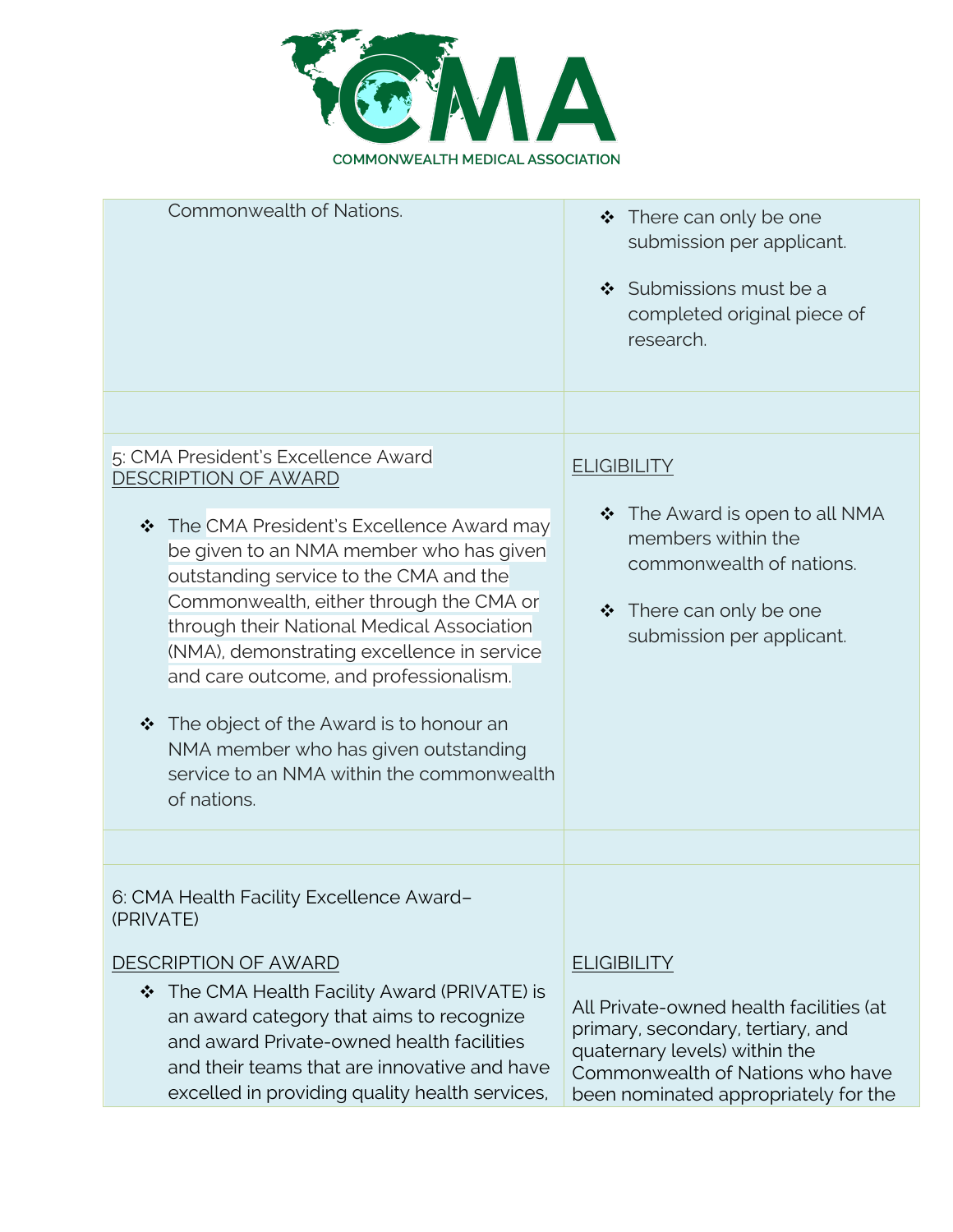

| with optimal use of resources.                                                                                                                                                                                                                                                                                                                                                                      | award.                                                                                                                                                                       |
|-----------------------------------------------------------------------------------------------------------------------------------------------------------------------------------------------------------------------------------------------------------------------------------------------------------------------------------------------------------------------------------------------------|------------------------------------------------------------------------------------------------------------------------------------------------------------------------------|
| ❖ The objective of this Award is to ascertain<br>Health facility's infrastructure, equipment<br>and ambience, research and technological<br>innovation, clinical governance including<br>patient satisfaction, and corporate social<br>responsibility, amongst others, that reflect<br>initiatives towards advancing quality care,<br>relative to available resources, and<br>benchmarked globally. |                                                                                                                                                                              |
|                                                                                                                                                                                                                                                                                                                                                                                                     |                                                                                                                                                                              |
| 7: CMA Rural Medical Practitioner of the Year<br><b>Excellence Award</b><br><b>DESCRIPTION OF AWARD</b><br>❖ The CMA Rural Medical Practitioner<br>Excellence Award aims to recognize Doctors<br>practicing in rural areas and their teams, that<br>are innovative, providing quality health<br>services, with good allocation of resources,<br>and overall strive for excellence, despite the      | <b>ELIGIBILITY</b><br>❖ All practicing Rural Medical<br>Practitioners within the<br>Commonwealth of Nations at<br>the time the nomination is<br>submitted and when the award |
| constraints of a rural environment.<br>$\div$ The Award is also to recognize rural medical<br>practitioners who have made significant and<br>demonstrable positive impacts in their<br>environments of practice and contributed<br>immensely to knowledge about rural<br>practices, helping to bring to focus the<br>peculiar challenges that exist in those<br>places.                             | is announced.                                                                                                                                                                |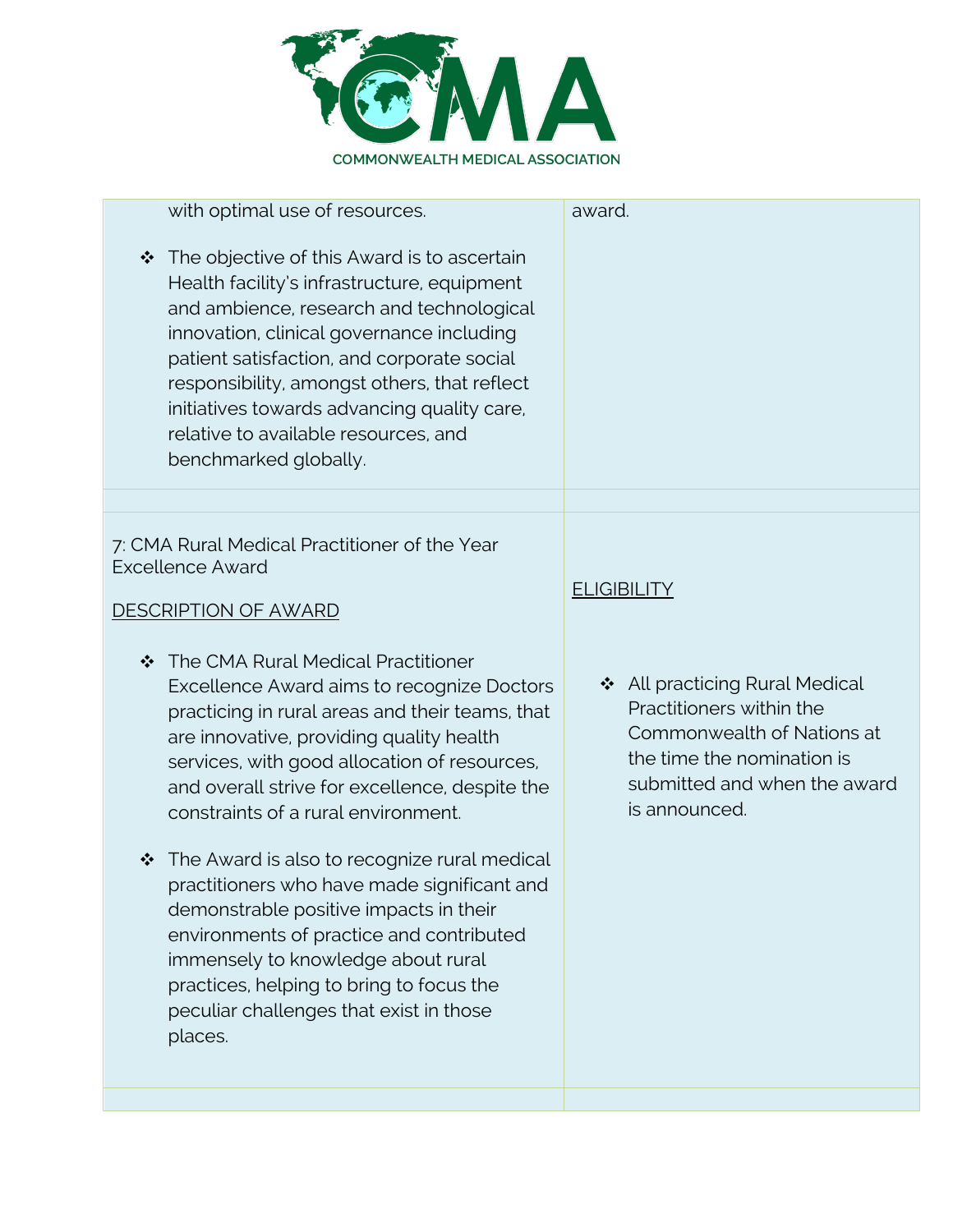

## 8: CMA Patients' Association of the Year Excellence

Award

#### DESCRIPTION OF AWARD

- \* The CMA Patients' Association Excellence Award is intended to honour a Patients' Association within the Commonwealth of Nations that demonstrates a sustained record of campaigning to improve patients' experience of care and solving problems in the country's health sector to improve performance, quality and safe outcomes of care.
- $\div$  The object of the Award is also to recognize original, creative and innovative approaches that demonstrably improve the health, wellbeing and human rights of patients within the Commonwealth of Nations.
- The Awardee Association shall be one that covers all issues that affect patients, including public health and social care, and shall not be only concerned with single or organ-specific conditions.

## **ELIGIBILITY**

❖ All Patients' Associations that are in active service within the Commonwealth of Nations at the time the nomination is submitted; and still in active service within the Commonwealth of Nations at the time the award is announced.

9: Government of the Year Healthcare Excellence

Award

DESCRIPTION OF AWARD

**ELIGIBILITY**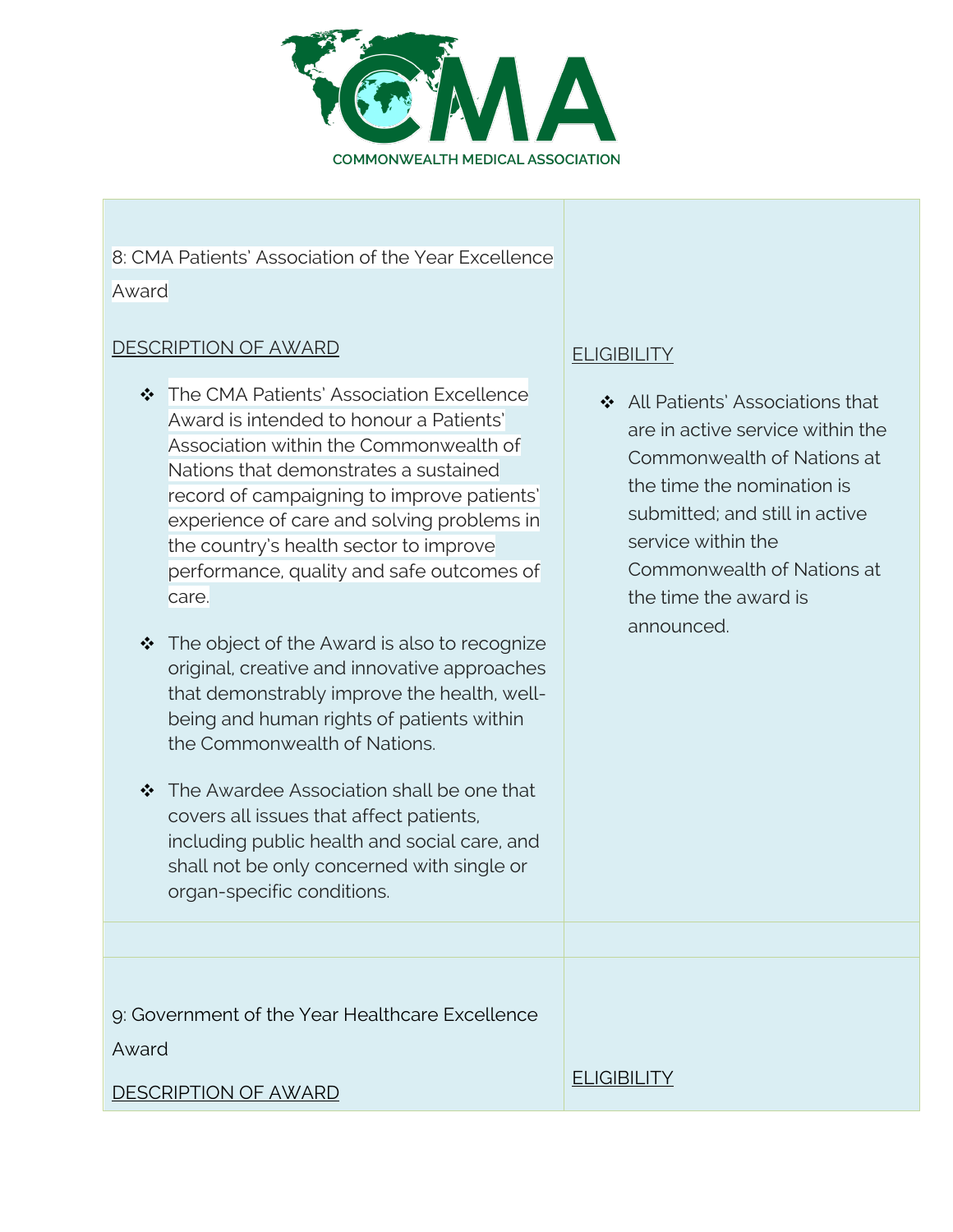

- ❖ The CMA Government of the Year Excellence Award is an award category that aims to recognize and award Governments (at subnational and national levels) that have demonstrated commitment to and implementation of Universal Health Coverage; the health, wellbeing and human rights of their citizens, with evidence of strengthening their health systems.
- 10: CMA Health Advocate of the Year Excellence Award

#### DESCRIPTION OF AWARD

- ❖ The object of the CMA Health Advocate of the Year Excellence Award is to recognize and award a deserving person (s) or a team (s) from a Commonwealth member country who exemplifies a visible outspokenness and demonstrable impact as a champion of health and/or healthcare in their country or across The Commonwealth.
- $\cdot \cdot$  The Award is also to recognize individuals and teams whose advocacy activities have led to exceptional demonstrable strengthening of the health system of their communities or countries, including improved health, wellbeing and development indices.

• All Governments (at subnational and national levels) within the Commonwealth of Nations at the time the nomination is submitted and when the award is announced.

#### **ELIGIBILITY**

• The Award is open to any person or group of persons/team in the Commonwealth of Nations or any person (s) in Government (either serving or having served government), Management, or from any professional backgrounds, including public servants, legislature, politics, the professions, business, and others.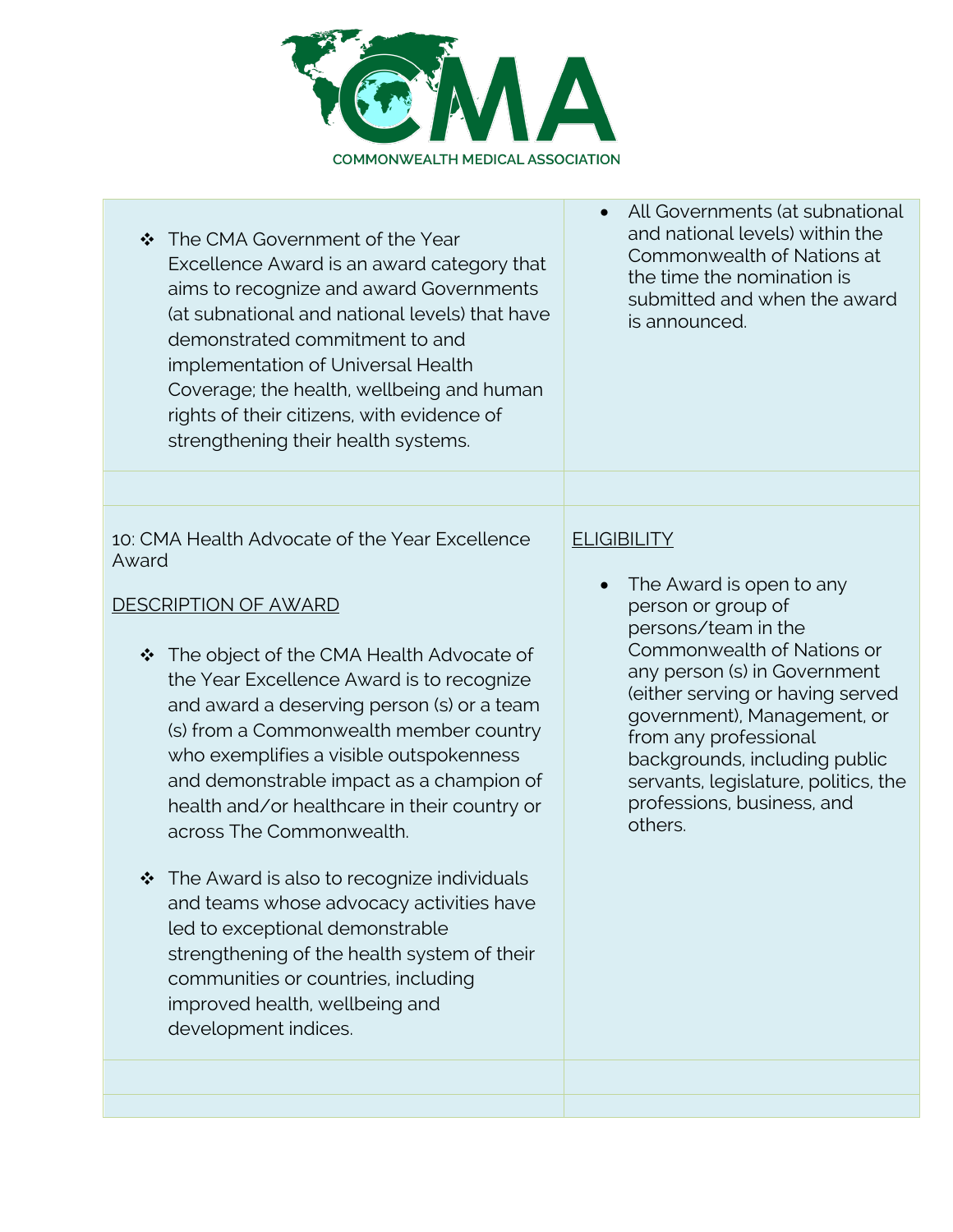

#### 11: CMA Health Professional/Healthcare Worker of the Year Excellence Award

#### DESCRIPTION OF AWARD

- ❖ The CMA Health Professional/Healthcare worker of the Year Excellence Award recognizes the most skilled and dedicated Health professionals/ Healthcare workers who demonstrate exceptional skills in clinical and health practice at the point-ofcare, and a commitment to the mission, vision, and values of the CMA.
- $\div$  The Award will be given to the Health Professional/Healthcare worker who consistently achieves high standards in health care service delivery, and is looked upon as a role model by his or her peers.
- $\div$  The object of the Award is to honour outstanding, skilled and dedicated Health Professionals/Healthcare workers with a demonstrable track record of contributing to the improvement of the health, well-being and/or human rights of their patients and/or the country and community within which they work.

12: CMA Health Facility of the Year Excellence Award – (PUBLIC)

DESCRIPTION OF AWARD

#### $\div$  The CMA Health Facility Excellence Award

#### **ELIGIBILITY**

• The Award is open to all fully qualified Health professionals/ Healthcare workers that are in active clinical service (public or private) within the Commonwealth of Nations at the time the nomination is submitted; and still in active clinical service within the Commonwealth of nations at the time the award is announced.

#### **ELIGIBILITY**

• All Public (Government)-owned health facilities (at primary,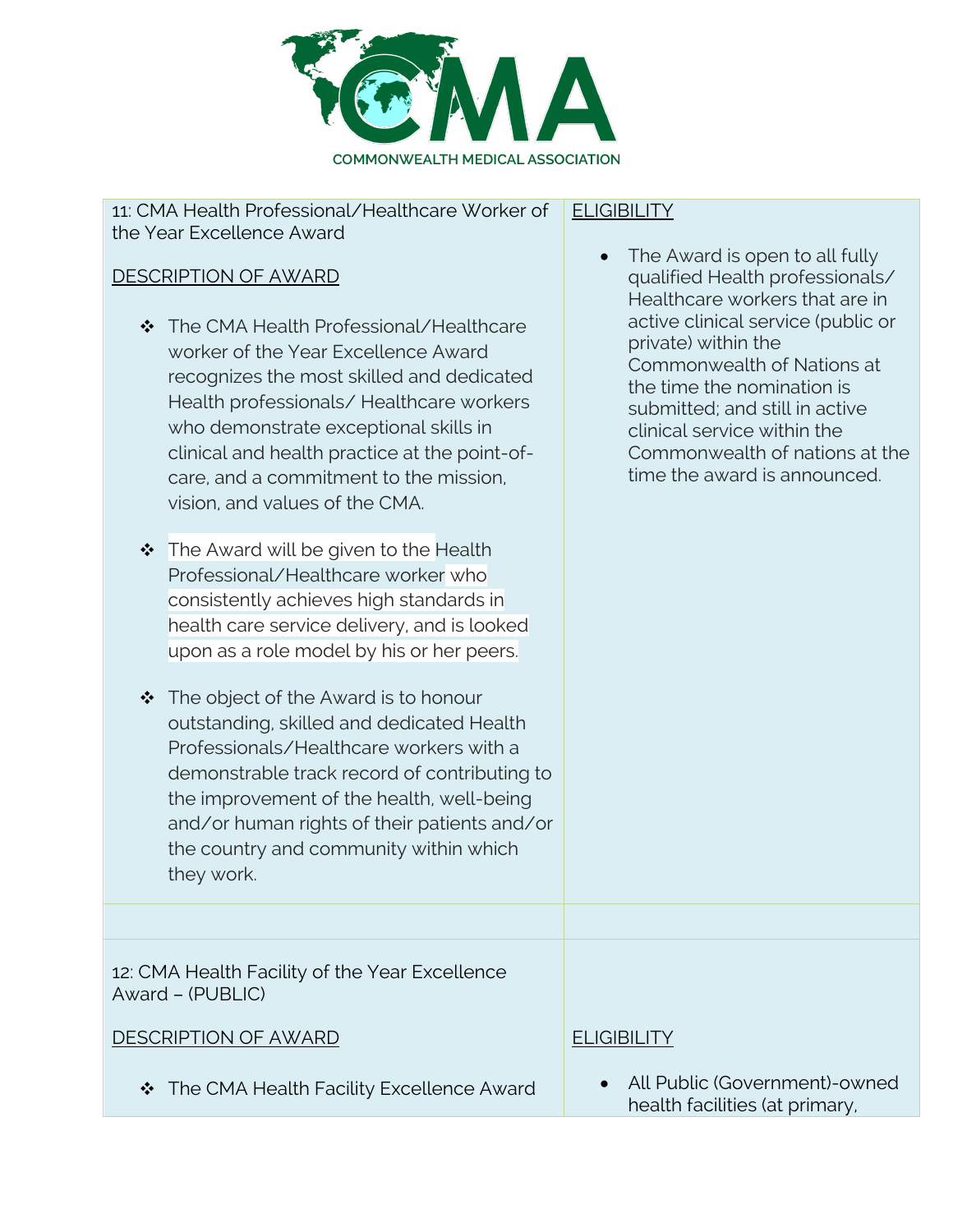

(PUBLIC) aims to recognize Public (Government)-owned health facilities and their teams that are innovative, providing demonstrable quality health services, within allocated resources, and overall strive for excellence.

 $\cdot \cdot$  The objective of this award is to ascertain Health facility's infrastructure, equipment and ambience, research and technological innovation, clinical governance including client satisfaction, and corporate social responsibility.

secondary, tertiary, and quaternary levels) within the Commonwealth of Nations at the time the nomination is submitted and when the Award is announced.

#### **STAGES OF SUBMISSION AND PROCESSING OF NOMINATIONS**

- ❖ FIRST STAGE: Nominations (using the CMA Nomination form downloaded from the CMA Website) are submitted, either by applicants themselves or by those wishing to submit nomination (s), to the National Medical Association (NMA) in each country, for vetting/ratification and shortlisting.
- $\div$  SECOND STAGE: Shortlisted nominees are sent to the CMA by the NMA, to enter the selection round at CMA level.
- ❖ THIRD STAGE: CMA Award Committee performs the screening and then shortlists not more than three nominees per category of Award, and then submits the shortlist to the CMA Independent Panel of Judges.
- ❖ FOURTH STAGE: CMA Independent Panel of Judges does the final selection of ONE overall Award winner per Award category.
- $\div$  FIFTH STAGE: The successful nominees/ applicant(s) will be awarded by The CMA Executive Committee.
- $\div$  Completed nomination forms must be accompanied by written statements from the nominator and two or more written statements by peers or